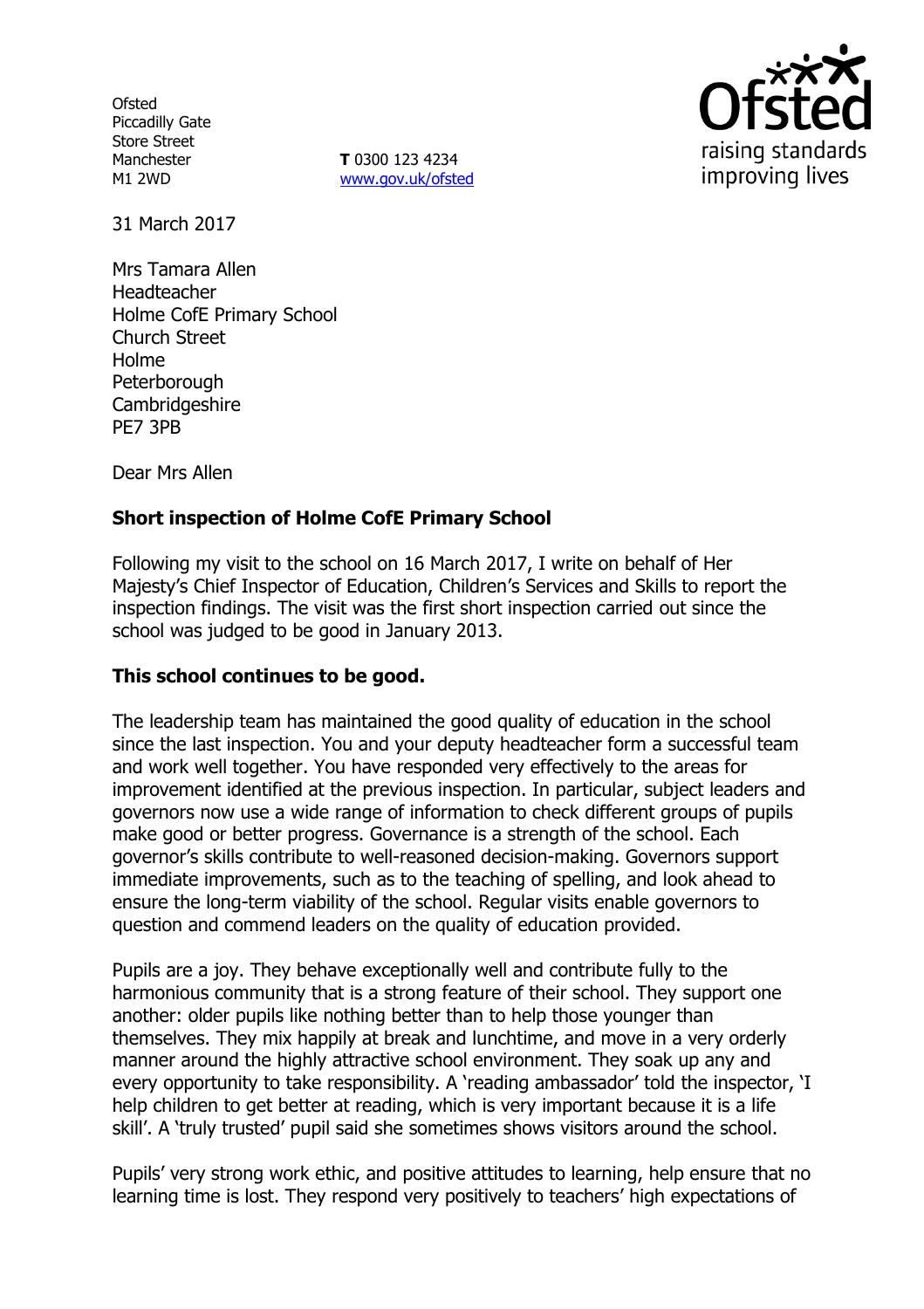

them. For example, when challenged to think again, a young pupil describing a science activity improved vocabulary from 'went into' to 'absorbed'. Pupils' motivation stems partly from what they describe as 'how teachers let you interact with learning'. In class, pupils say  $-$  if they understand  $-$  their teacher will ask them to go to the front of the class and explain to everyone else. Around the school, 'learning detectives' say they 'go around with the headteacher and look to spot examples of the good things children do to learn better'.

You correctly judge early years provision to be a strength. Children make a good start. The learning environment is bright, attractive and well organised. During the inspection, a child used a wall display of common words to help him write. He carefully sounded out words to check he had the right one. He concentrated to ensure that his writing was neat and legible. He sustained his concentration and was very proud of his achievement and the teacher's praise. Strong leadership and skilled teaching have seen the proportion of children reaching a good level of development increase over the last three years.

Teaching in Years 1 and 2 builds well on the firm foundation in the early years. In 2016, by the end of Year 2, a higher proportion of pupils than the national average reached the expected standard, as did the proportion working to greater depth.

In 2016, national test results at the end of Year 6 were broadly average: a little above in reading and writing, a little below in mathematics. Overall, the combined result for pupils reaching the expected standard in reading, writing and mathematics was also a little above average. However, the grammar, punctuation and spelling component of writing was below average. You and your leaders, supported by the governing body, took immediate action to improve spelling, the weakest element.

The small proportion of disadvantaged pupils generally do well. In particular, the most able disadvantaged pupils make rapid progress similar to their peers. However, the extra help given to those who struggle is not enabling these pupils to reduce the difference between themselves and other pupils nationally.

The relationship with parents is generally strong. Parents appreciate all that is offered to their children. Parents praise the 'general feeling of energy', the 'attention to detail' and that 'the school ticks all the right boxes'. However, a small proportion feel their views are not listened to. To help, the school has re-established a 'parent council', begun to seek views and make changes. This is a promising beginning.

## **Safeguarding is effective.**

By their actions and example, leaders and governors give safeguarding the highest priority. Checks on the suitability of staff, governors, volunteers and contractors are thorough. A governor regularly checks that safeguarding arrangements are robust.

Thorough training means staff are always vigilant. They know what to look for, and fully understand their responsibilities to protect pupils. They know and follow the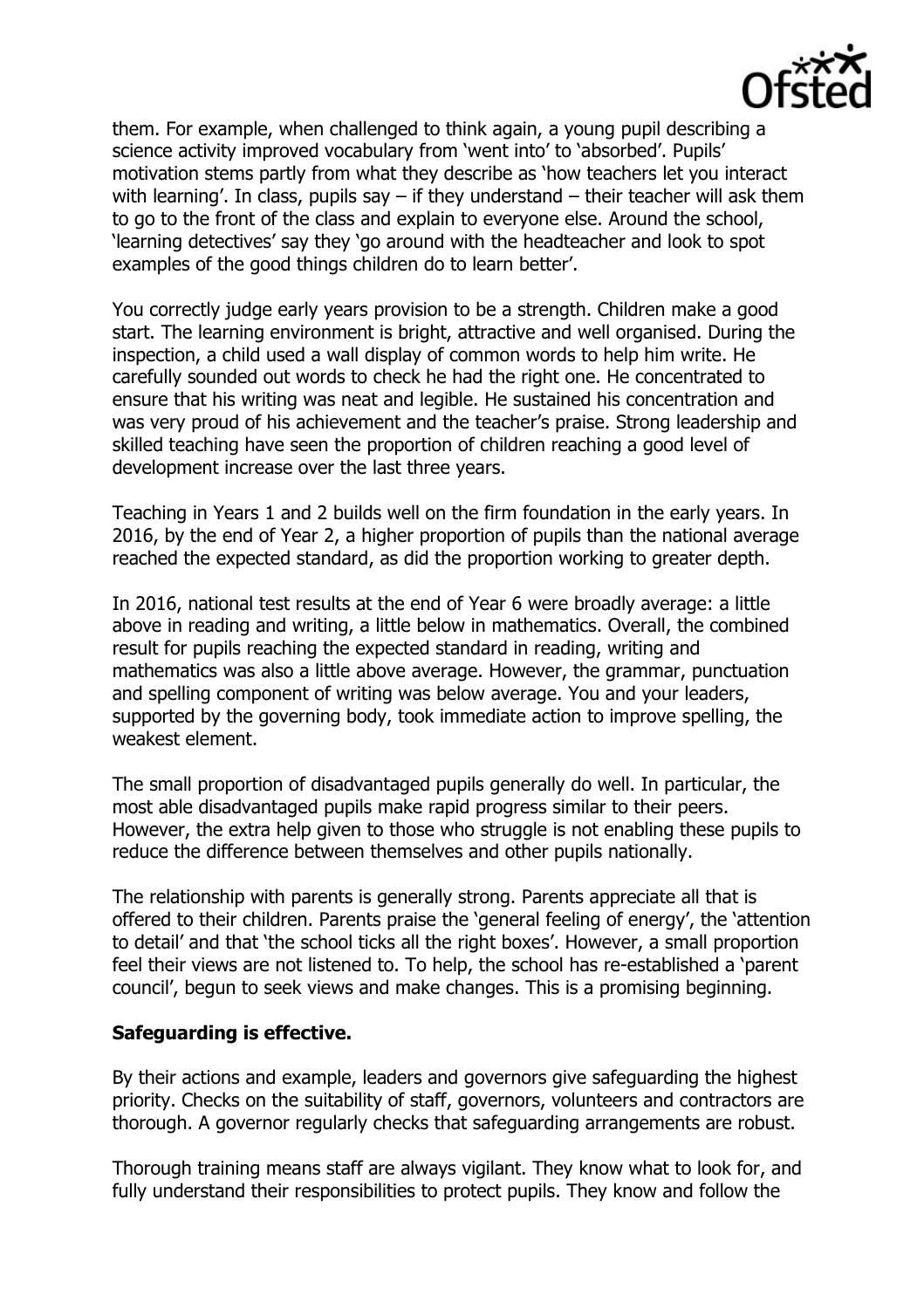

clear and robust procedures. They know to challenge school leaders if they feel concerns are not followed up vigorously. Staff are suitably trained in first aid and paediatric first aid. Educational visits are preceded by thorough risk assessments.

Pupils say they feel safe and well cared for in school, and that they have adults to turn to if they are worried. They understand what bullying is, and the forms it can take. They say bullying is very rare. Pupils are able to explain how they keep safe when using the internet, and the dangers to be aware of on the roads. They receive quality training in the use of bicycles and scooters. Nine in every ten parents responding to Parent View, Ofsted's online survey, agreed their children are safe, well cared for and happy at Holme Primary School.

# **Inspection findings**

- One of my key lines of enquiry was about the progress of the most able pupils, including the most able disadvantaged pupils. This was because the proportion of pupils achieving 'greater depth' in the 2016 tests was low in Year 6. No disadvantaged pupils achieved greater depth in either Year 2 or Year 6 in 2016. Current in-school information and inspection evidence suggests a much larger proportion of both groups are working at greater depth throughout the school. Innovations that have benefited these pupils particularly, but not exclusively, include the extra specialist teaching, for example in science. All disadvantaged pupils, including the most able, also benefit from the extra teacher who gives particular attention to any gaps or misconceptions in their learning.
- $\blacksquare$  I also considered the progress all pupils make from Year 3 to Year 6. This was because the progress in past years has not been consistently good. Your careful tracking of the progress that each pupil makes demonstrates that, currently, the vast majority of pupils make good progress from their various starting points at the beginning of Year 3. As well as in reading, writing and mathematics, this is in a range of subjects including art, music and science. However, the small proportion of disadvantaged pupils with low prior attainment do not reduce the difference between themselves and other pupils nationally.
- $\blacksquare$  I also looked at the progress boys make in mathematics and writing. Boys told me they enjoy the opportunities to solve mathematical problems, and work with other pupils to figure things out. The change of emphasis in writing, too, is beneficial. Writing activities, linked more and more to other subjects, 'hook' them into learning. For example, word-processing articles for the school newspaper, or writing a persuasive letter saying why they should be able to participate in an archaeological 'dig' of a second world war aircraft, engage boys.
- $\blacksquare$  I also looked at the persistent absence of disadvantaged pupils. An analysis of the attendance rates from the last and present academic years showed that absence generally, and persistent absence particularly, is low. All pupils, including disadvantaged pupils, now attend better than the national average.
- $\blacksquare$  I also looked at the impact of subject leaders and governors, and how they use information to check all groups of pupils do well. Both subject leaders and governors, as reported earlier in this letter, are now highly effective.